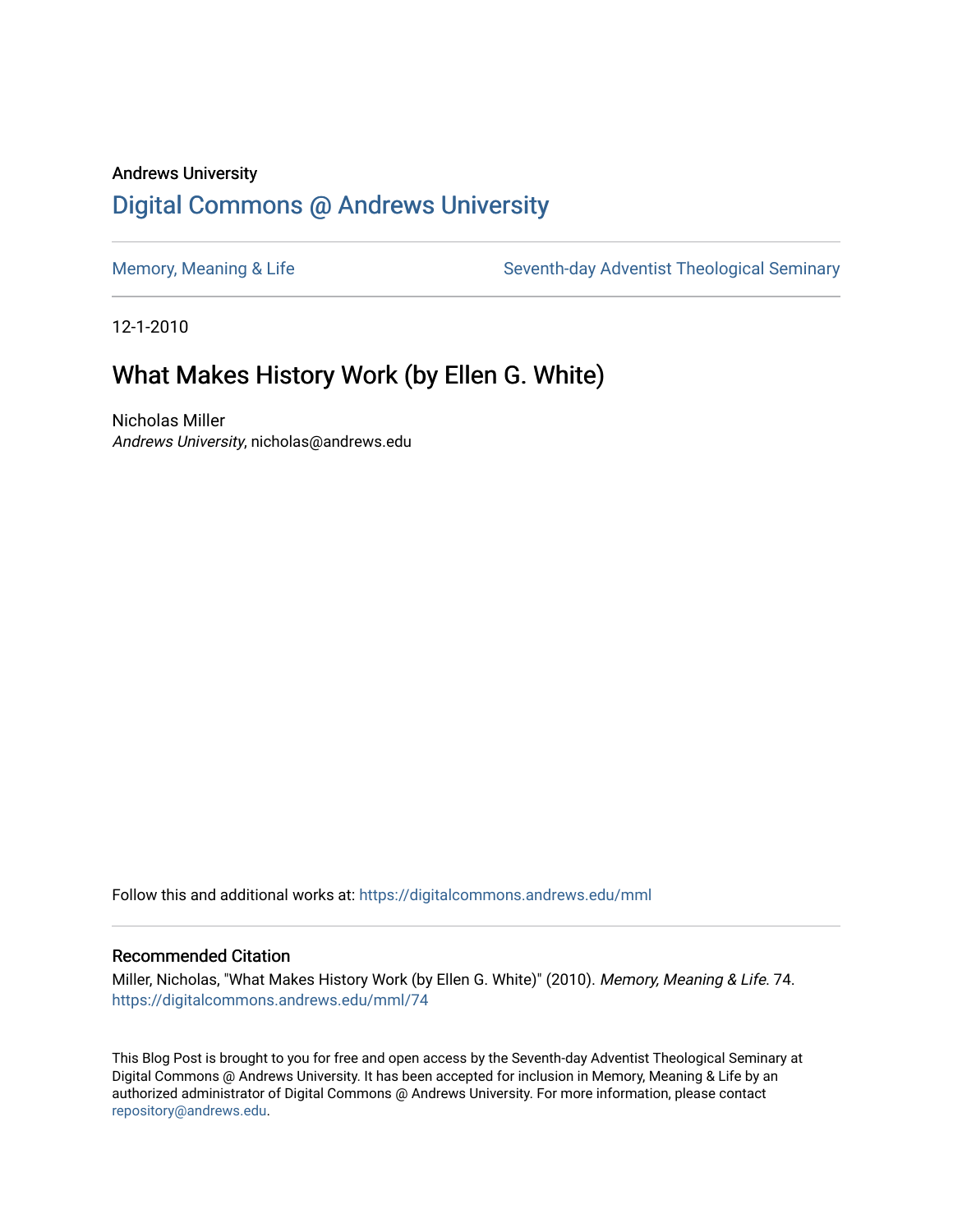The Wayback Machine - http://web.archive.org/web/20120716010250/http://www.memorymeaningfaith.or…

# **[Memory, Meaning & Faith](http://web.archive.org/web/20120716010250/http://www.memorymeaningfaith.org/blog/)**

- $\bullet$  [Main](http://web.archive.org/web/20120716010250/http://www.memorymeaningfaith.org/blog)
- [About](http://web.archive.org/web/20120716010250/http://www.memorymeaningfaith.org/blog/about.html)
- [Archives](http://web.archive.org/web/20120716010250/http://www.memorymeaningfaith.org/blog/archives.html)

[« Prophets and Pastors](http://web.archive.org/web/20120716010250/http://www.memorymeaningfaith.org/blog/2010/11/prophets-and-pastors.html) | [Main](http://web.archive.org/web/20120716010250/http://www.memorymeaningfaith.org/blog/) | [History and Conspiracy »](http://web.archive.org/web/20120716010250/http://www.memorymeaningfaith.org/blog/2010/12/history-and-conspiracy.html)

# **December 01, 2010**

#### **What Makes History Work (by Ellen G. White)**

"In the annals of human history the growth of nations, the rise and fall of empires, appear as dependent on the will and prowess of man. The shaping of events seems, to a great degree, to be determined by his power, ambition, or caprice. But in the word of God the curtain is drawn aside, and we behold, behind, above, and through all the play and counterplay of human interests and power and passion, the agencies of the allmerciful One, silently, patiently working out the counsels of His own will. . . . God has revealed in His law the principles that underlie all true prosperity both of nations and individuals. "This is your wisdom and your understanding," Moses declared to the Israelites of the law of God. "It is not a vain thing for you; because it is your life." <u>[Deut. 4:6;](http://web.archive.org/web/20120716010250/http://www.biblestudytools.com/nkj/deuteronomy/4-6.html) 32:47</u>. The blessings thus assured to Israel are, on the same conditions and in the same degree, assured to every nation and every individual under the broad heavens. To understand these things,--to understand that "righteousness exalteth a nation;" that "the throne is established by righteousness" and "upholden by mercy;" to recognize the outworking of these principles in the manifestation of His power who "removeth kings, and setteth up kings,--this is to understand the philosophy of history." [EGW,](http://web.archive.org/web/20120716010250/http://www.whiteestate.org/about/egwbio.asp) [Education, 173-175.](http://web.archive.org/web/20120716010250/http://www.whiteestate.org/books/ed/ed19.html)

#### **Questions:**

- If events of history are not shaped by the power and ambition of mankind, what are they shaped by?
- Is history shaped directly by God? How does this happen, by miraculous intervention, by angelic action, or some other way?
- How does this theological understanding of history affect the cause and effect relationships we usually rely on in historical analysis?

Posted by [Nicholas Miller](http://web.archive.org/web/20120716010250/http://profile.typepad.com/npmiller) on December 01, 2010 in [Church and Society,](http://web.archive.org/web/20120716010250/http://www.memorymeaningfaith.org/blog/church-and-society/) [Philosophy of History](http://web.archive.org/web/20120716010250/http://www.memorymeaningfaith.org/blog/philosophy-of-history/), [Quotable](http://web.archive.org/web/20120716010250/http://www.memorymeaningfaith.org/blog/sources/) I [Permalink](http://web.archive.org/web/20120716010250/http://www.memorymeaningfaith.org/blog/2010/11/what-makes-history-work.html)

[Save to del.icio.us](http://web.archive.org/web/20120716010250/http://del.icio.us/post) |

#### **Comments**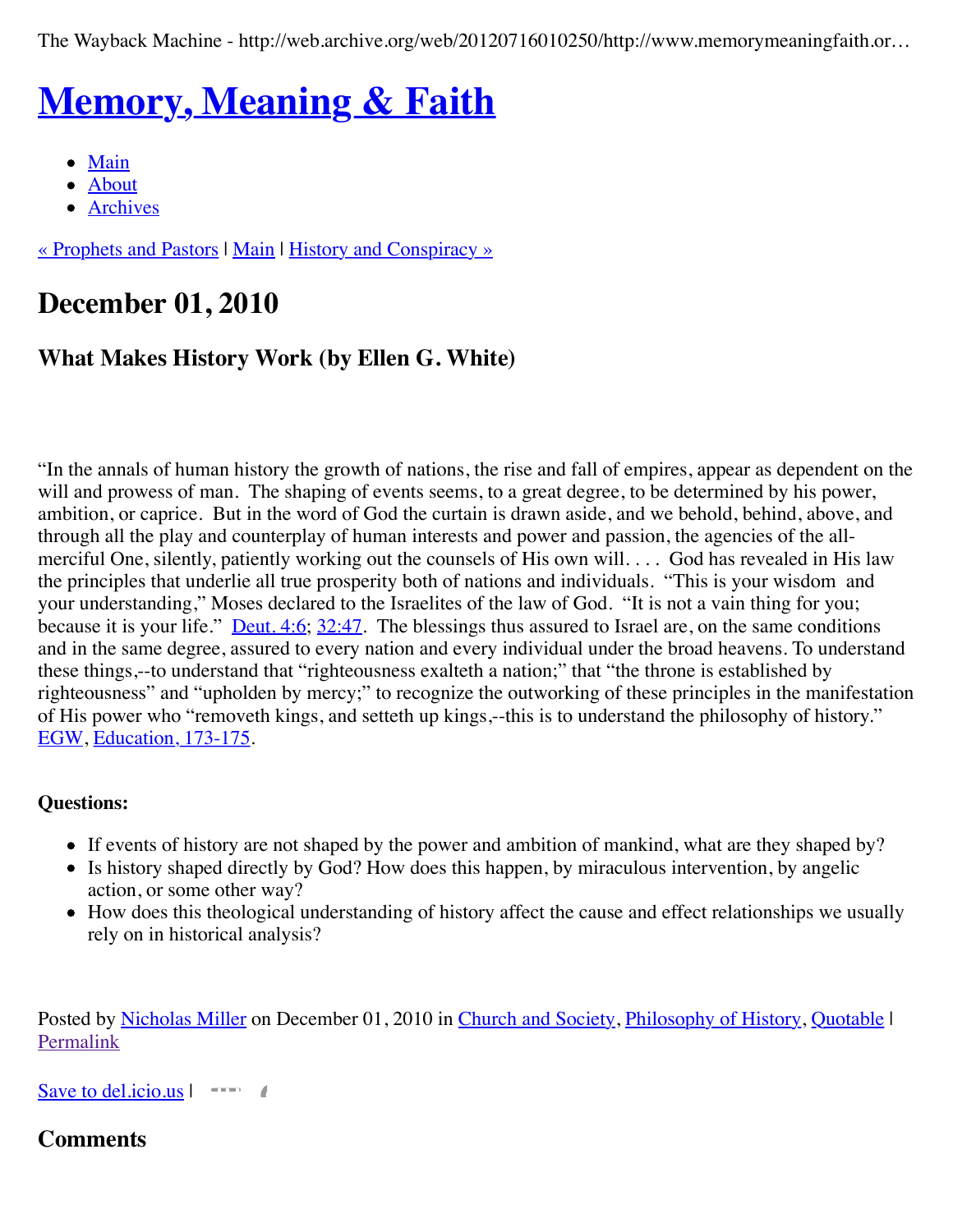You can follow this conversation by subscribing to the [comment feed](http://web.archive.org/web/20120716010250/http://www.memorymeaningfaith.org/blog/2010/11/what-makes-history-work/comments/atom.xml) for this post.

Professor Miller, Your questions as applied to the philosophy of History leads us to the threshold of humanity's cosmological rubric. Is our existence causational? Who or what is involved in the process? Is the causational model universal?

If our hypothesis is that God causes all things (universal causation) then we identify God as the agent of all things, including death, destruction, sin and separation. This conclusion would conflict with the revelation of Christ that describes just the opposite. How do we reconcile the two paradigms?

What if a paradigm shift occurred that introduced anthropo-centric causation into the universe? What if God created our world according to theo-centric causation? If so, then the will of man himself would be theocentric as well, without an independent will. The contention against this paradigm would be that man had the free will to choose to sin (to do evil) by eating of the tree of knowledge of good and evil. However, if man had the will to choose he would also have the knowledge of what he was choosing; he would already know good and evil. The contention would be that man did not know sin because he had not committed sin, he only knew sin in theory. This would mean that man lived under law and we survive as long as we obey; therefore life is conditional upon the will of man not the will of God . . . He is not really in control of our lives, humanity dictates the course of human history. The concept that a covenant of law existed in Eden is in conflict with universal theo-centric causation.

What was the transition Adam and Eve experienced upon eating of the tree of knowledge of good and evil? Perhaps the description is in the tree itself . . . knowledge of good and evil. What emerged in humanity that was not there before? What was found in them that was not there before? Scripture describes an awareness of potential action separate from the will of God and a conscience that God identified as not being naturally from them, "Who told you that you were naked?" Could it be that what is being described here is the emergence of human will separate from God and an emergence of human conscience based upon the separated will? If so then the history of humanity turns from being the product of the will of God and becomes the product of the will of man . . . what are the results?

As in all disciplines we establish knowledge based on the axioms of what we know, not on what we don't know. We communicate based on what we sense and perceive not on what we cannot. The threshold of our cosmology is human causation, we control that. We however, cannot control divine causation therefore it cannot be the subject of experiment. Can divine causation be observed and studied? Is it objective or is the nature of God beyond the cosmological threshold of our perception? It is a rubric we do not have the means to define. Perhaps the idea of definition is itself the human cosmological barrier?

How is the narrative of the fall of man similar to the fall of Lucifer? What was found in the archangel and what did it cause him to think and do? Now do we ask why God made creatures in whom an independent will and conscience could emerge? Is there an alternative? Could God create a creative being who would never discover the potential of their own separate identity? God warned of the result of independent will: we would have knowledge, know good from evil on our own; but the result would only lead to death. Is it punishment or the effect of creature-centric causation?

#### Posted by: David de la Vega | [December 02, 2010 at 10:21 AM](http://web.archive.org/web/20120716010250/http://www.memorymeaningfaith.org/blog/2010/11/what-makes-history-work.html?cid=6a01287656f488970c0147e05162e3970b#comment-6a01287656f488970c0147e05162e3970b)

Well, David, that is quite a little essay on human-centered versus God-centered causation. I think your ultimate point has to be right, that causation in history or the universe cannot be entirely God-centered, or He would be responsible for all the suffering and evil in the world. He apparently created a world that was sufficiently independent of Him that true freedom, anthropocentric causation, was possible. But that still leaves us with difficult questions about how much of history is influenced and directed by God, and how much is pushed along by independent human action. In historical thinking today, all attention is given to human and natural causes, and we are reluctant to consider supernatural or God-centered causes. Ellen White's quote seems to challenge this, at least in some way, and I'm wondering how we can implement that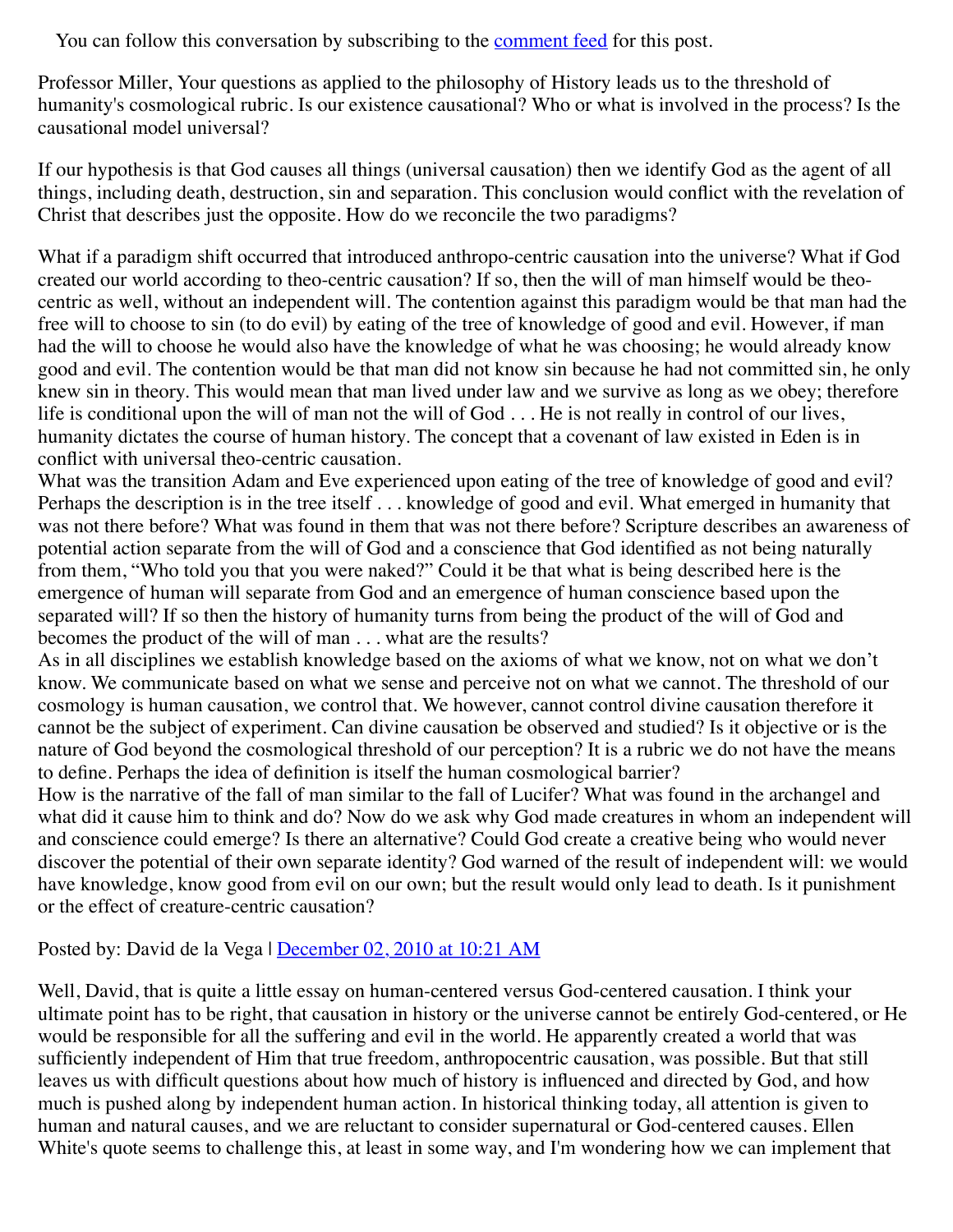seriously as historians.

Posted by: Nicholas Miller | [December 03, 2010 at 10:21 PM](http://web.archive.org/web/20120716010250/http://www.memorymeaningfaith.org/blog/2010/11/what-makes-history-work.html?cid=6a01287656f488970c0148c665bb3d970c#comment-6a01287656f488970c0148c665bb3d970c)

Thanks, Professor Miller, for reminding us of this wonderful quotation from Ellen White on the biblical philosophy of history!

Part of what White teaches is that God is "working out the counsels of his own will" according to "his law." She indicates that what happens in history is based in part on whether we choose to obey or disobey God's law. Obedience is the key to "all true prosperity both of nations and individuals."

Therefore, when an individual or nation prospers through obedience to divine principles we can say that God has prospered them. So true prosperity derives from the fact that God created the universe according to divine laws and God sustains the divine laws of his creation.

At the same time, if we rebel against God's laws we will not experience true prosperity. And in fact, all have sinned and come short of God's glory. Therefore, we do not deserve God's prosperity.

Praise God that He not only creates and sustains his laws, but he also intervenes to save us from death which results from our transgression of these laws. Since we have sinned, we disqualify ourselves for true prosperity. But God has provided a way of salvation whereby we can prosper through the perfect obedience of Christ. Therefore, the biblical philosophy of history incluides the salvation history of Christ.

Hallelujah!

Posted by: [Martin Hanna](http://web.archive.org/web/20120716010250/http://cosmicchristconnections.blogspot.com/) | [December 04, 2010 at 02:57 PM](http://web.archive.org/web/20120716010250/http://www.memorymeaningfaith.org/blog/2010/11/what-makes-history-work.html?cid=6a01287656f488970c0147e0609c85970b#comment-6a01287656f488970c0147e0609c85970b)

Implementing a causative interpretation of history that includes both human and divine agency would be just as challenging as using science to account for the divine origins of life. Two reasons would make it difficult: 1. The historian would be discounted by fellow historians and professionals who utilize the products of history whose epistemology does not accept divine agency; 2. If the phenomena of divine agency lies beyond the measurable perception of humans then accounting for causation may prove difficult.

Perhaps the words from a parable of Christ may give us sobering counsel concerning the efficacy of evangelism via history, "If they do not listen to Moses and the Prophets, they will not be persuaded even if someone rises from the dead."

Is it human based science and academia that persuades the human soul to surrender to Christ or is it the Spirit of God through the limited language of academia that reaches the lost?

Posted by: David de la Vega | [December 04, 2010 at 11:02 PM](http://web.archive.org/web/20120716010250/http://www.memorymeaningfaith.org/blog/2010/11/what-makes-history-work.html?cid=6a01287656f488970c0148c66be64a970c#comment-6a01287656f488970c0148c66be64a970c)

Your are right, David, that scientific and historical methods that presuppose the non-existence of God will be unable to recognize divine agency in the origin and history of the cosmos.

At the same time, the words of Jesus (which you quoted) suggest that God does bring some to faith through the historical revelation of Moses and the Prophets.

Also, as you wrote, there is the work of "the Spirit of God through the limited language of academia that reaches the lost".

Posted by: [Martin Hanna](http://web.archive.org/web/20120716010250/http://cosmicchristconnections.blogspot.com/) | [December 07, 2010 at 08:52 AM](http://web.archive.org/web/20120716010250/http://www.memorymeaningfaith.org/blog/2010/11/what-makes-history-work.html?cid=6a01287656f488970c0148c67c2f53970c#comment-6a01287656f488970c0148c67c2f53970c)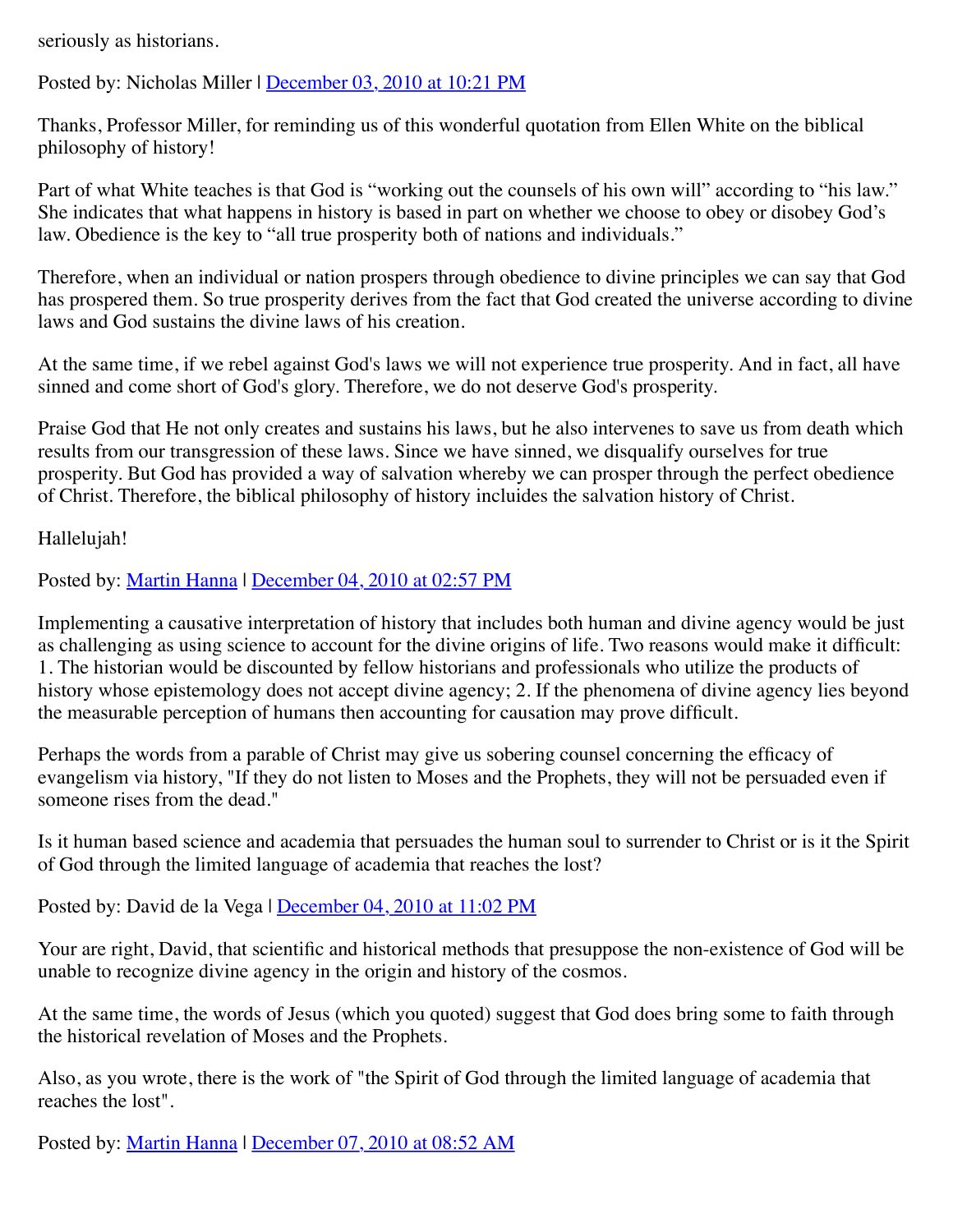#### **Verify your Comment**

#### **Previewing your Comment**

Posted by: 1

This is only a preview. Your comment has not yet been posted.

Post | Edit

Your comment could not be posted. Error type: Your comment has been posted. [Post another comment](javascript:void%200;)

<span id="page-4-0"></span>The letters and numbers you entered did not match the image. Please try again.

As a final step before posting your comment, enter the letters and numbers you see in the image below. This prevents automated programs from posting comments.

Having trouble reading this image? [View an alternate.](#page-4-0)

Continue

#### **Post a comment**

# **[About](http://web.archive.org/web/20120716010250/http://memorymeaningfaith.typepad.com/blog/about.html)**

Memory, Meaning  $& Faith$  is a blog covering Christian history in light of contemporary issues.

- [Why We're Here](http://web.archive.org/web/20120716010250/http://www.memorymeaningfaith.org/blog/why-were-here.html)
- [Who We Are](http://web.archive.org/web/20120716010250/http://www.memorymeaningfaith.org/blog/who-we-are.html)
- [What We Believe](http://web.archive.org/web/20120716010250/http://www.memorymeaningfaith.org/blog/what-we-believe.html)
- [Commenting Guidelines](http://web.archive.org/web/20120716010250/http://www.memorymeaningfaith.org/blog/commenting-guidelines.html)

# **[Subscribe](http://web.archive.org/web/20120716010250/http://www.memorymeaningfaith.org/blog/subscribe.html)**

[Weekly Email Newsletter](http://web.archive.org/web/20120716010250/http://eepurl.com/im9P)

### **Search**

search

### **Popular Posts**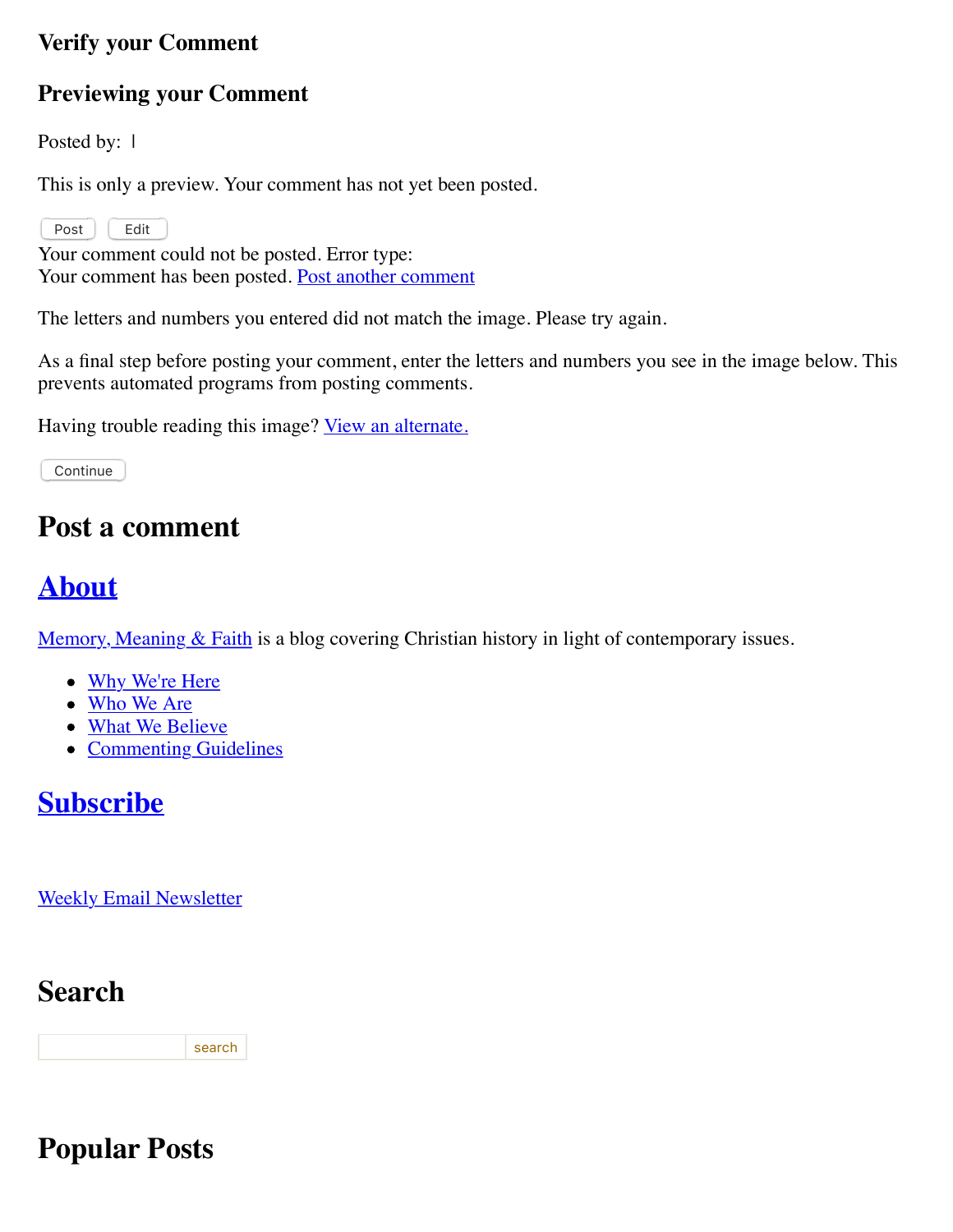- [What Did The Adventist Pioneers Think About Women In Minestry?](http://web.archive.org/web/20120716010250/http://www.memorymeaningfaith.org/blog/2010/04/adventist-pioneers-women-ministry.html)
- ["Our College" Today](http://web.archive.org/web/20120716010250/http://www.memorymeaningfaith.org/blog/2010/06/our-college-today-.html)
- [The Hour Of His Judgment Is Come](http://web.archive.org/web/20120716010250/http://www.memorymeaningfaith.org/blog/2010/04/hour-judgment-is-come.html)
- $\bullet$  [Higher Critical Thinking \(Part I\)](http://web.archive.org/web/20120716010250/http://www.memorymeaningfaith.org/blog/2010/03/highercritical-thinking-part-i.html)
- [The Trinity Is A Paradox](http://web.archive.org/web/20120716010250/http://www.memorymeaningfaith.org/blog/2010/03/the-trinity-is-a-paradox.html)
- [The Great Commission Inside The Church](http://web.archive.org/web/20120716010250/http://www.memorymeaningfaith.org/blog/2010/04/the-great-comission-inside-the-church.html)
- [Arminianism and Adventism Symposium](http://web.archive.org/web/20120716010250/http://www.memorymeaningfaith.org/blog/arminianism-and-adventism-symposium/)

# **Recent Comments**

- [Florin Laiu on 2012 Seminary Scholarship Symposium: "Reception of Ellen White's Trinitarian](http://web.archive.org/web/20120716010250/http://www.memorymeaningfaith.org/blog/2012/02/2012-seminary-scholarship-symposium-.html) Statements by Her Contemporaries (1897–1915)"
- [Florin Laiu](http://web.archive.org/web/20120716010250/http://www.memorymeaningfaith.org/blog/2010/03/highercritical-thinking-part-i.html?cid=6a01287656f488970c017615d52191970c#comment-6a01287656f488970c017615d52191970c) on [Higher-Critical Thinking And Its Effects \(Part I\)](http://web.archive.org/web/20120716010250/http://www.memorymeaningfaith.org/blog/2010/03/highercritical-thinking-part-i.html)
- [Joseph](http://web.archive.org/web/20120716010250/http://www.memorymeaningfaith.org/blog/2010/04/hour-judgment-is-come.html?cid=6a01287656f488970c0176159b59aa970c#comment-6a01287656f488970c0176159b59aa970c) on [The Hour Of His Judgment Is Come](http://web.archive.org/web/20120716010250/http://www.memorymeaningfaith.org/blog/2010/04/hour-judgment-is-come.html)
- [DC on The "Found" World of Genesis 1: Is Theistic Evolution a Meaningful Option for Seventh-day](http://web.archive.org/web/20120716010250/http://www.memorymeaningfaith.org/blog/2011/01/found-world-of-genesis-1-theistic-evolution-1.html) Adventists?
- [DC on 2012 Ellen White Issues Symposium: "Threads from an Old Fabric: New Discoveries](http://web.archive.org/web/20120716010250/http://www.memorymeaningfaith.org/blog/2012/04/2012-ellen-whites-issues-symposium-threads-from-an-old-fabric-holy-flesh-movement-indiana.html) Regarding the Holy Flesh Movement in Indiana (1899-1901) and Ellen White's Response"
- [Rebekah Allen](http://web.archive.org/web/20120716010250/http://www.memorymeaningfaith.org/blog/2010/04/adventist-pioneers-women-ministry.html?cid=6a01287656f488970c0168eb2eb63d970c#comment-6a01287656f488970c0168eb2eb63d970c) on [What Did Early Adventist Pioneers Think About Women in Ministry?](http://web.archive.org/web/20120716010250/http://www.memorymeaningfaith.org/blog/2010/04/adventist-pioneers-women-ministry.html)
- [Denis Kaiser on 2012 Seminary Scholarship Symposium: "Reception of Ellen White's Trinitarian](http://web.archive.org/web/20120716010250/http://www.memorymeaningfaith.org/blog/2012/02/2012-seminary-scholarship-symposium-.html) Statements by Her Contemporaries (1897–1915)"
- [Steve M on 2012 Seminary Scholarship Symposium: "Reception of Ellen White's Trinitarian](http://web.archive.org/web/20120716010250/http://www.memorymeaningfaith.org/blog/2012/02/2012-seminary-scholarship-symposium-.html) Statements by Her Contemporaries (1897–1915)"
- [Dojcin Zivadinovic](http://web.archive.org/web/20120716010250/http://www.memorymeaningfaith.org/blog/2012/04/2012-ellen-whites-issues-symposium-threads-from-an-old-fabric-holy-flesh-movement-indiana.html?cid=6a01287656f488970c0168ea439e71970c#comment-6a01287656f488970c0168ea439e71970c) on 2012 Ellen White Issues Symposium: "Threads from an Old Fabric: New [Discoveries Regarding the Holy Flesh Movement in Indiana \(1899-1901\) and Ellen White's Response"](http://web.archive.org/web/20120716010250/http://www.memorymeaningfaith.org/blog/2012/04/2012-ellen-whites-issues-symposium-threads-from-an-old-fabric-holy-flesh-movement-indiana.html)
- [Nicholas Miller](http://web.archive.org/web/20120716010250/http://www.memorymeaningfaith.org/blog/2012/02/adventists-and-ecumenism-the-good-and-the-bad.html?cid=6a01287656f488970c01676529bb76970b#comment-6a01287656f488970c01676529bb76970b) on [Adventists and Ecumenism: The Good and the Bad](http://web.archive.org/web/20120716010250/http://www.memorymeaningfaith.org/blog/2012/02/adventists-and-ecumenism-the-good-and-the-bad.html)

# **[Categories](http://web.archive.org/web/20120716010250/http://www.memorymeaningfaith.org/blog/archives.html)**

- [2010 Adventist Historians' Conference](http://web.archive.org/web/20120716010250/http://www.memorymeaningfaith.org/blog/2010-adventist-historians-conference/)
- [2012 Seminary Scholarship Symposium](http://web.archive.org/web/20120716010250/http://www.memorymeaningfaith.org/blog/2012-seminary-scholarship-symposium/)
- [Adventist Studies](http://web.archive.org/web/20120716010250/http://www.memorymeaningfaith.org/blog/adventist-studies/)
- [Archaeology](http://web.archive.org/web/20120716010250/http://www.memorymeaningfaith.org/blog/archaeology/)
- [Arminianism and Adventism Symposium](http://web.archive.org/web/20120716010250/http://www.memorymeaningfaith.org/blog/arminianism-and-adventism-symposium/)
- [Biblical Backgrounds](http://web.archive.org/web/20120716010250/http://www.memorymeaningfaith.org/blog/biblical-backgrounds/)
- [Blog Information](http://web.archive.org/web/20120716010250/http://www.memorymeaningfaith.org/blog/blog-info/)
- [Book Review](http://web.archive.org/web/20120716010250/http://www.memorymeaningfaith.org/blog/book-review/)
- [Church and Society](http://web.archive.org/web/20120716010250/http://www.memorymeaningfaith.org/blog/church-and-society/)
- [Church History](http://web.archive.org/web/20120716010250/http://www.memorymeaningfaith.org/blog/church-history/)
- [Ellen White Symposium](http://web.archive.org/web/20120716010250/http://www.memorymeaningfaith.org/blog/ellen-white-symposium/)
- [Historical Theology](http://web.archive.org/web/20120716010250/http://www.memorymeaningfaith.org/blog/theology/)
- [History of Interpretation](http://web.archive.org/web/20120716010250/http://www.memorymeaningfaith.org/blog/history-of-interpretation/)
- [Missions and Ministry](http://web.archive.org/web/20120716010250/http://www.memorymeaningfaith.org/blog/missions-and-ministry/)
- [Philosophy of History](http://web.archive.org/web/20120716010250/http://www.memorymeaningfaith.org/blog/philosophy-of-history/)
- **Ouotable**
- [Science and Theology](http://web.archive.org/web/20120716010250/http://www.memorymeaningfaith.org/blog/science-and-theology/)

# **Recent Posts**